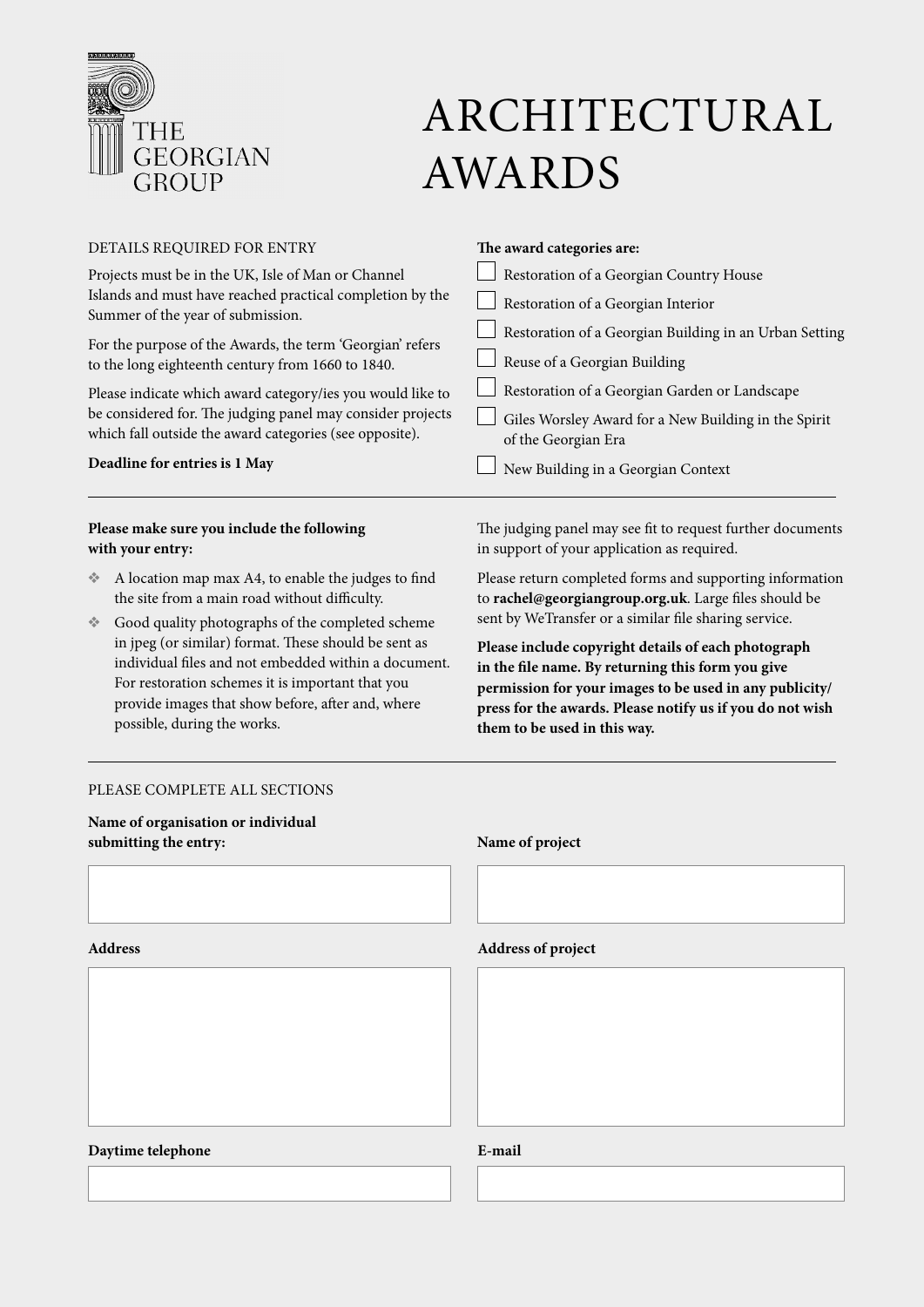**When did the project reach practical completion?**